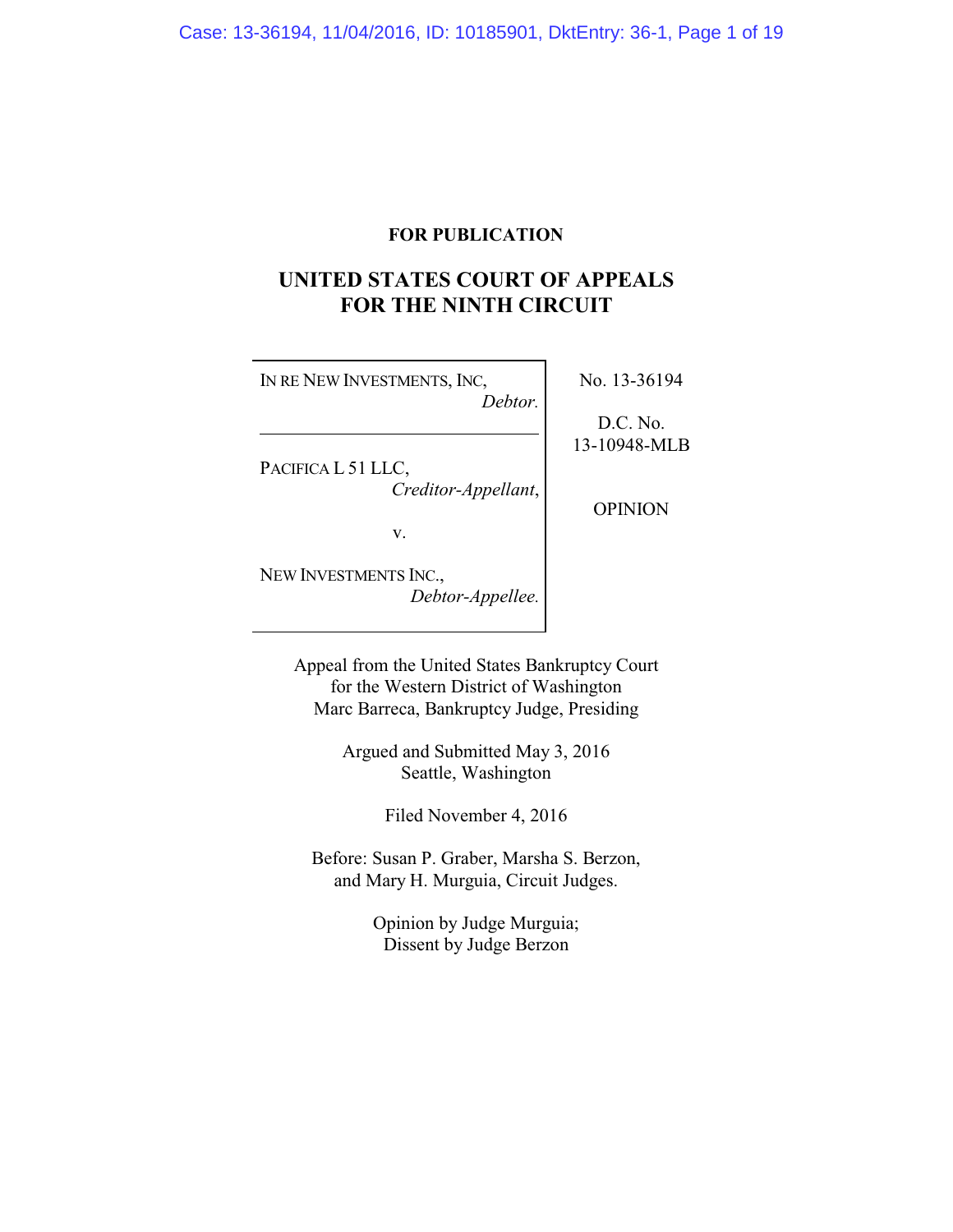## **SUMMARY\***

## **Bankruptcy**

The panel reversed the bankruptcy court's order confirming a debtor's Chapter 11 plan of reorganization, which proposed to cure the debtor's default on a loan by a payment that reflected a pre-default interest rate and extinguished any other late penalties required under the loan agreement.

A Chapter 11 plan may include a provision authorizing the debtor to remedy any breach of a loan agreement with a creditor and return to pre-default conditions. *Great W. Bank & Tr. V. Entz-White Lumber & Supply, Inc. (In re Entz-White Lumber & Supply, Inc.)*, 850 F.2d 1338 (9th Cir. 1988), held that a debtor that cures a default is entitled to avoid all consequences of the default, including higher post-default interest rates. The panel held that this rule of *Entz-White*, allowing a curing debtor to avoid a contractual post-default interest rate in a loan agreement, is no longer good law in light of later-enacted 11 U.S.C. § 1123(d), which provides that, if a plan proposes to cure a default, "the amount necessary to cure the default shall be determined in accordance with the underlying agreement and applicable nonbankruptcy law." The panel remanded the case for further proceedings.

Dissenting, Judge Berzon wrote that neither 11 U.S.C. § 1123(d) nor any other provision of the Bankruptcy Code

**<sup>\*</sup>** This summary constitutes no part of the opinion of the court. It has been prepared by court staff for the convenience of the reader.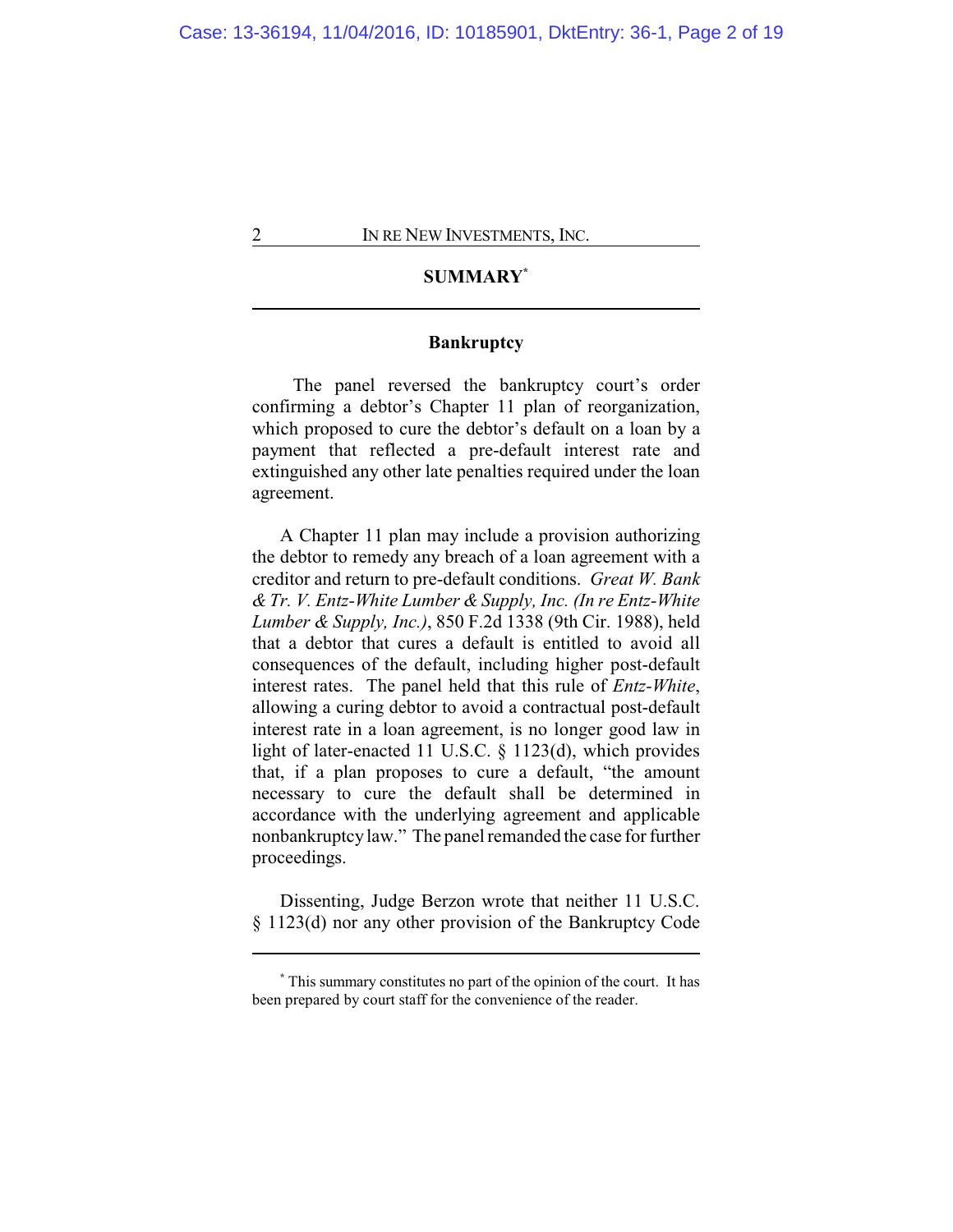provides a definition of "cure" contrary to the one announced in *Entz-White*. Accordingly, *Entz-White* has not been displaced. Judge Berzon would affirm the bankruptcycourt's order confirming the debtor's plan of reorganization, which reflects the pre-default interest rate included in the promissory note.

## **COUNSEL**

Dillon E. Jackson (argued) and Terrance J. Keenan, Foster Pepper PLLC, Seattle, Washington; Stuart P. Kastner, Stuart P. Kastner PLLC, Seattle, Washington; for Creditor-Appellant.

Lawrence K. Engel (argued), Bellevue, Washington, for Debtor-Appellee.

### **OPINION**

MURGUIA, Circuit Judge:

In loan agreements—and any subsequent bankruptcy proceedings—a borrower "defaults" on a loan when he fails to fulfill a material obligation under the terms of the loan agreement, such as making a payment by a particular date. A default can trigger certain consequences, such as foreclosure on any property securing the loan, late fees and penalties, or "acceleration," which occurs when the entire unpaid amount of the loan becomes immediately due and payable. But the borrower can also "cure" the default, most often by paying the arrearages and bringing the loan current. A cure generally allows the borrower to avoid the consequences of default,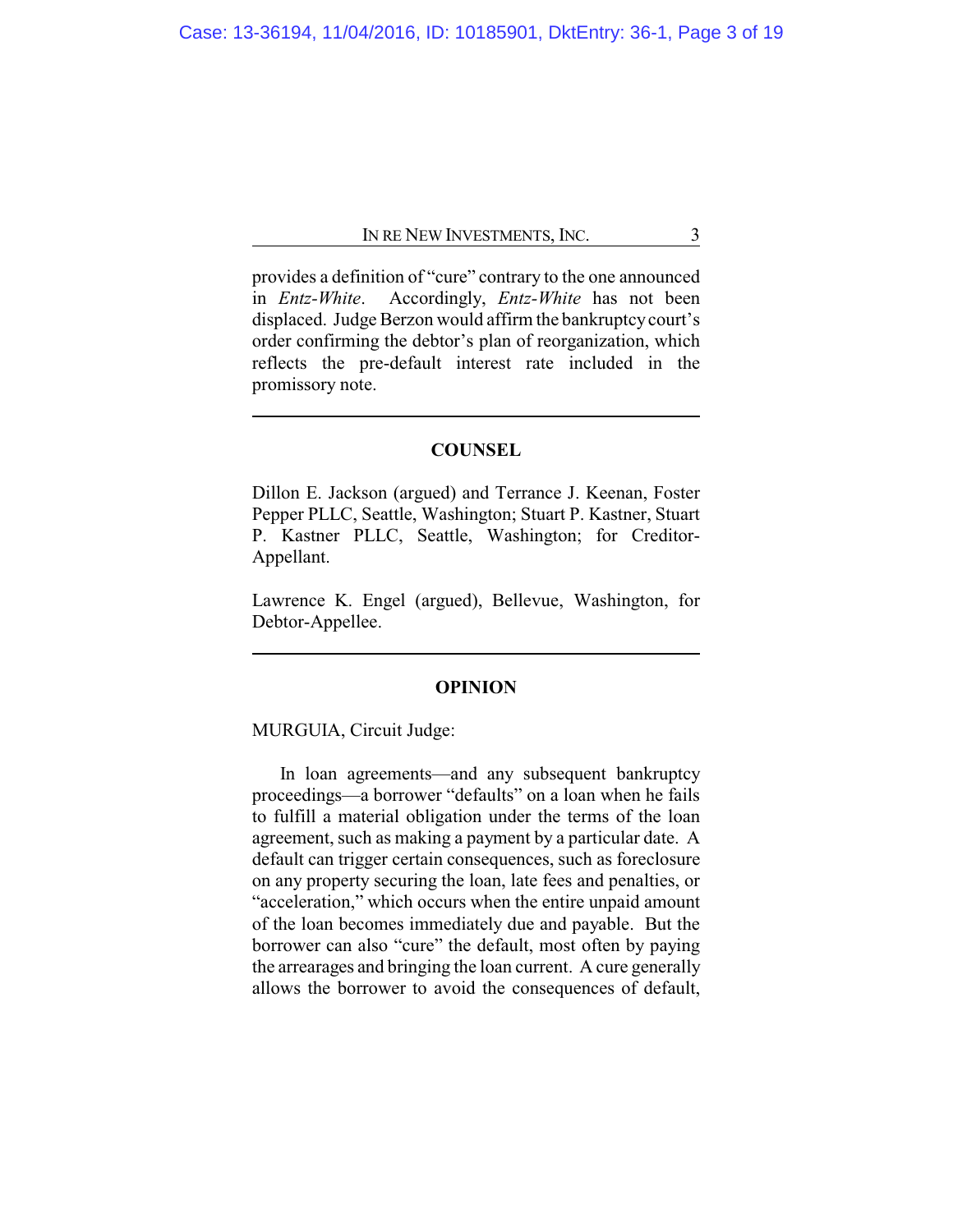restores the loan to its original terms, and allows the borrower to keep the property.

The Bankruptcy Code incorporates the concept of cure. Chapter 11 provides that a debtor's plan of reorganization must "provide adequate means for the plan's implementation," including the "curing or waiving of any default." 11 U.S.C.  $\S 1123(a)(5)(G)$ . This statute means that a plan of reorganization may include a provision authorizing the debtor to remedy any breach of a loan agreement with a creditor and return to pre-default conditions. *Great W. Bank & Tr. v. Entz-White Lumber & Supply, Inc. (In re Entz-White Lumber &Supply, Inc.)*, 850 F.2d 1338, 1340 (9th Cir. 1988).

We held in *Entz-White* that a debtor who cures a default "is entitled to avoid all consequences of the default including higher post-default interest rates." *Id.* at 1342. In other words, if a loan agreement provided for a higher, postdefault interest rate on arrearages in the event of default, a debtor who "cures" is entitled to repay the arrearages at the lower, pre-default interest rate. We concluded that "the power to cure under the Bankruptcy Code authorizes a plan to nullify all consequences of default, including avoidance of default penalties such as higher interest," even when the terms of the loan agreement called for a higher interest rate upon default. *Id.*

The case before us requires us to decide whether *Entz-White*'s rule that a debtor may nullify a loan agreement's requirement of post-default interest remains good law in light of 11 U.S.C. § 1123(d), a provision that Congress enacted after *Entz-White*. Section 1123(d) provides that, if a plan proposes to cure a default, "the amount necessary to cure the default shall be determined in accordance with the underlying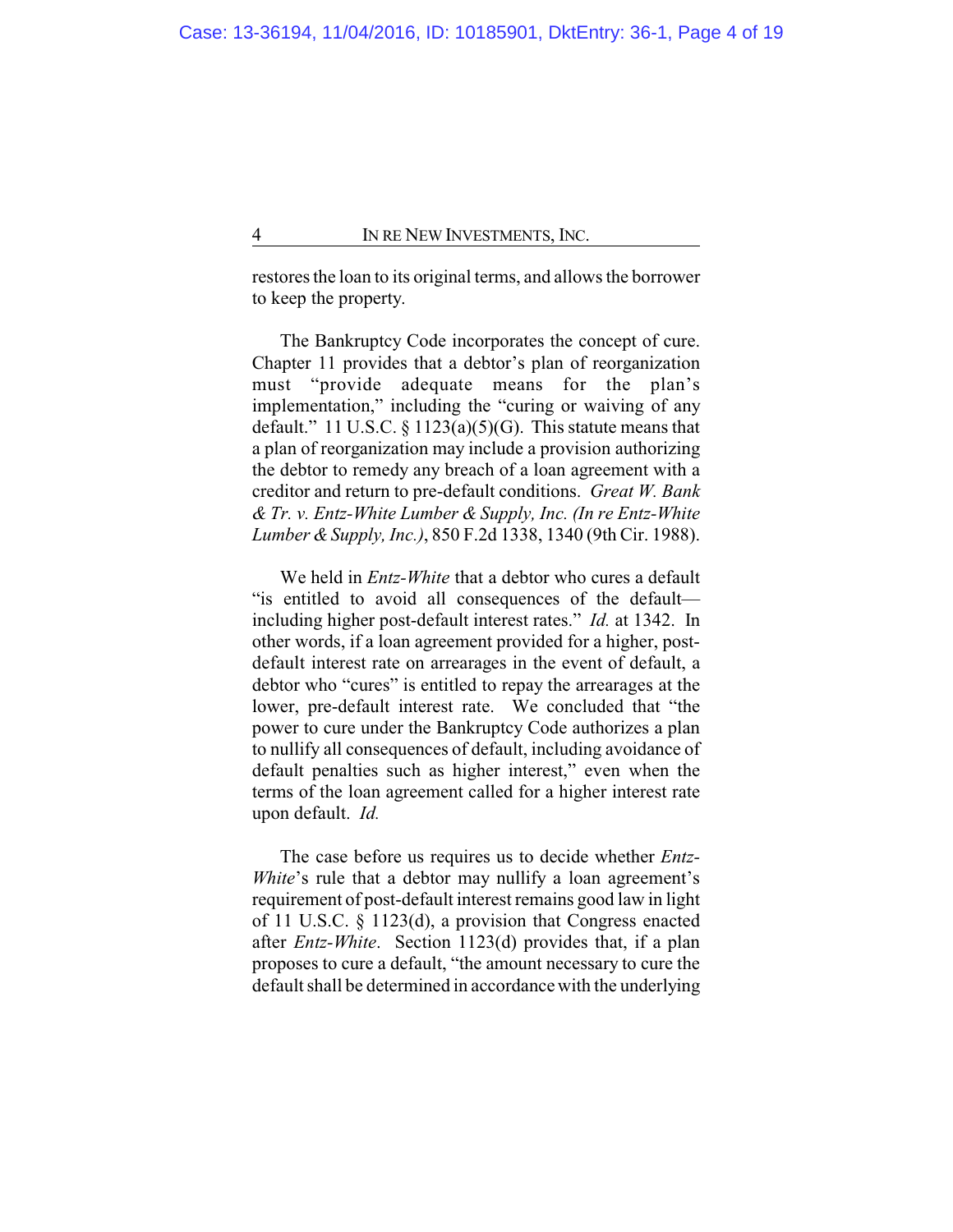agreement and applicable nonbankruptcy law." 11 U.S.C. § 1123(d). We hold that *Entz-White*'s rule of allowing a curing debtor to avoid a contractual post-default interest rate in a loan agreement is no longer valid in light of § 1123(d).

I.

New Investments, Inc. ("New Investments") borrowed \$3,045,760.51 from Pacifica L 51, LLC's ("Pacifica") predecessor in interest to purchase a hotel property in Kirkland, Washington. The note, which was secured by a deed of trust, provided for an interest rate of 8 percent. The note also specifically provided that in the event of default, the interest rate would increase by 5 percent.

New Investments defaulted on the note in 2009. When Pacifica commenced non-judicial foreclosure proceedings, New Investments filed for Chapter 11 bankruptcy. New Investments's plan of reorganization proposed to cure the default by selling the property to a third party and using the proceeds of the sale to pay the outstanding amount of the loan at the pre-default interest rate. Pacifica objected to the plan on the ground that, under the terms of the note, it was entitled to be paid at the higher, *post-default* interest rate.

The bankruptcy court confirmed New Investments's plan over Pacifica's objection and authorized the sale of the hotel for \$6,890,000. Of the sale proceeds, \$2,830,877.28 would be paid to Pacifica, reflecting the *pre-default* interest rate and extinguishing any other late penalties. Anticipating an appeal, the bankruptcy court ordered that \$100,000 of the proceeds be reserved for Pacifica's attorney's fees on appeal and that \$670,000 be set aside as a disputed claim reserve for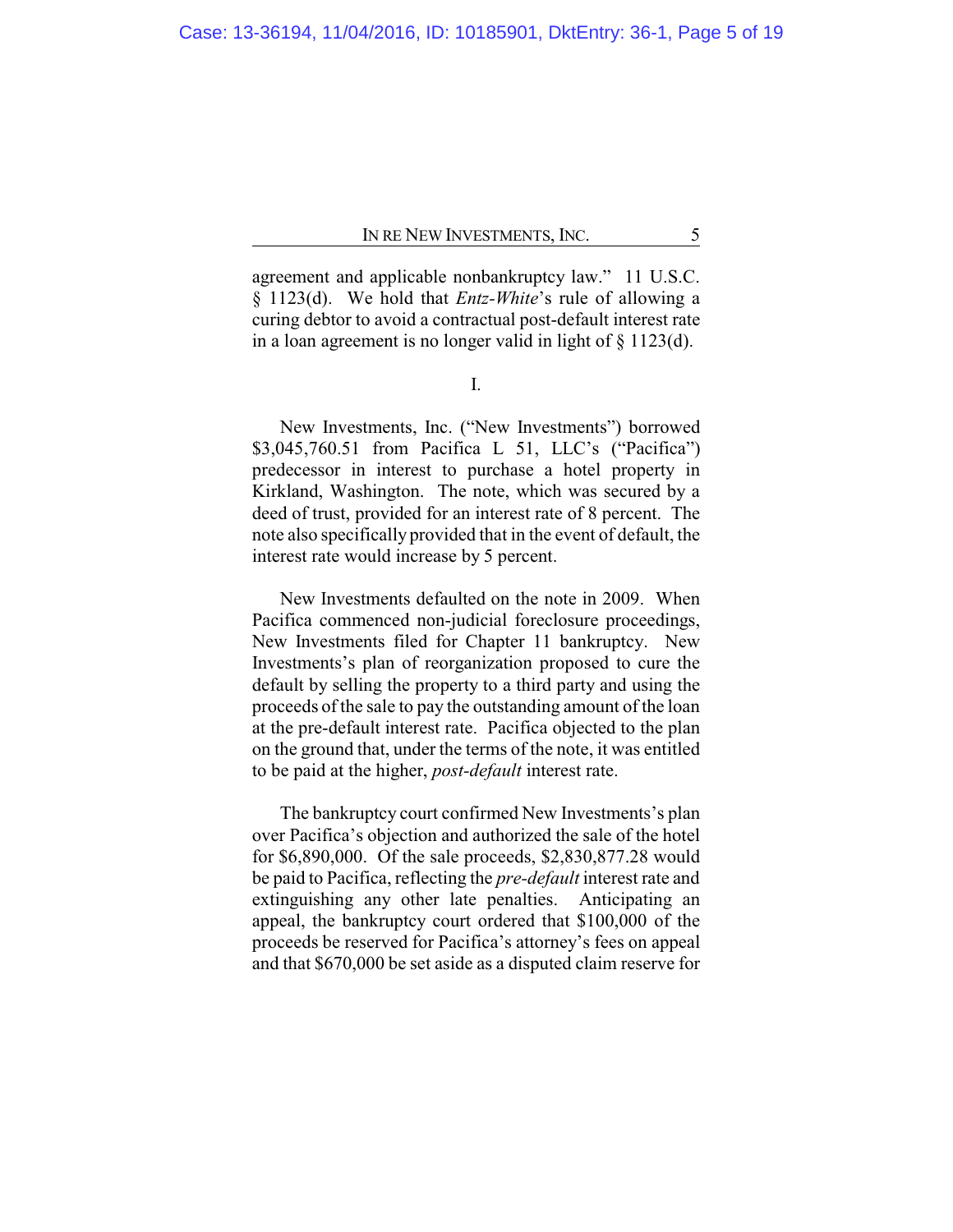Pacifica. Pacifica timely appeals from the confirmation order.

II.

We have jurisdiction under 28 U.S.C. § 158(d), and we review the bankruptcy court's interpretation of bankruptcy statutes de novo. *Boyajian v. New Falls Corp. (In re Boyajian)*, 564 F.3d 1088, 1090 (9th Cir. 2009). "When construing the meaning of a statute, we begin with the language of that statute." *Benko v. Quality Loan Serv. Corp.*, 789 F.3d 1111, 1118 (9th Cir. 2015). "If the statutory text is ambiguous, we employ other tools, such as legislative history, to construe the meaning of ambiguous terms." *Id.* "A party contending that legislative action changed settled law has the burden of showing that the legislature intended such a change." *Green v. Bock Laundry Mach. Co.*, 490 U.S. 504, 521 (1989).

## III.

Chapter 11 of the Bankruptcy Code provides that a plan of reorganization must, among other things, "provide adequate means for the plan's implementation," including the "curing or waiving of any default." 11 U.S.C. § 1123(a)(5)(G). In *Entz-White*, we observed that the Bankruptcy Code did not define "cure." 850 F.2d at 1340. We borrowed the Second Circuit's definition: "A default is an event in the debtor-creditorrelationship which triggers certain consequences. Curing a default commonlymeans taking care of the triggering event and returning to pre-default conditions. The consequences are thus nullified. This is the concept of 'cure' used throughout the BankruptcyCode." *Id*. (alteration omitted) (quoting *Di Pierro v. Taddeo (In re Taddeo)*,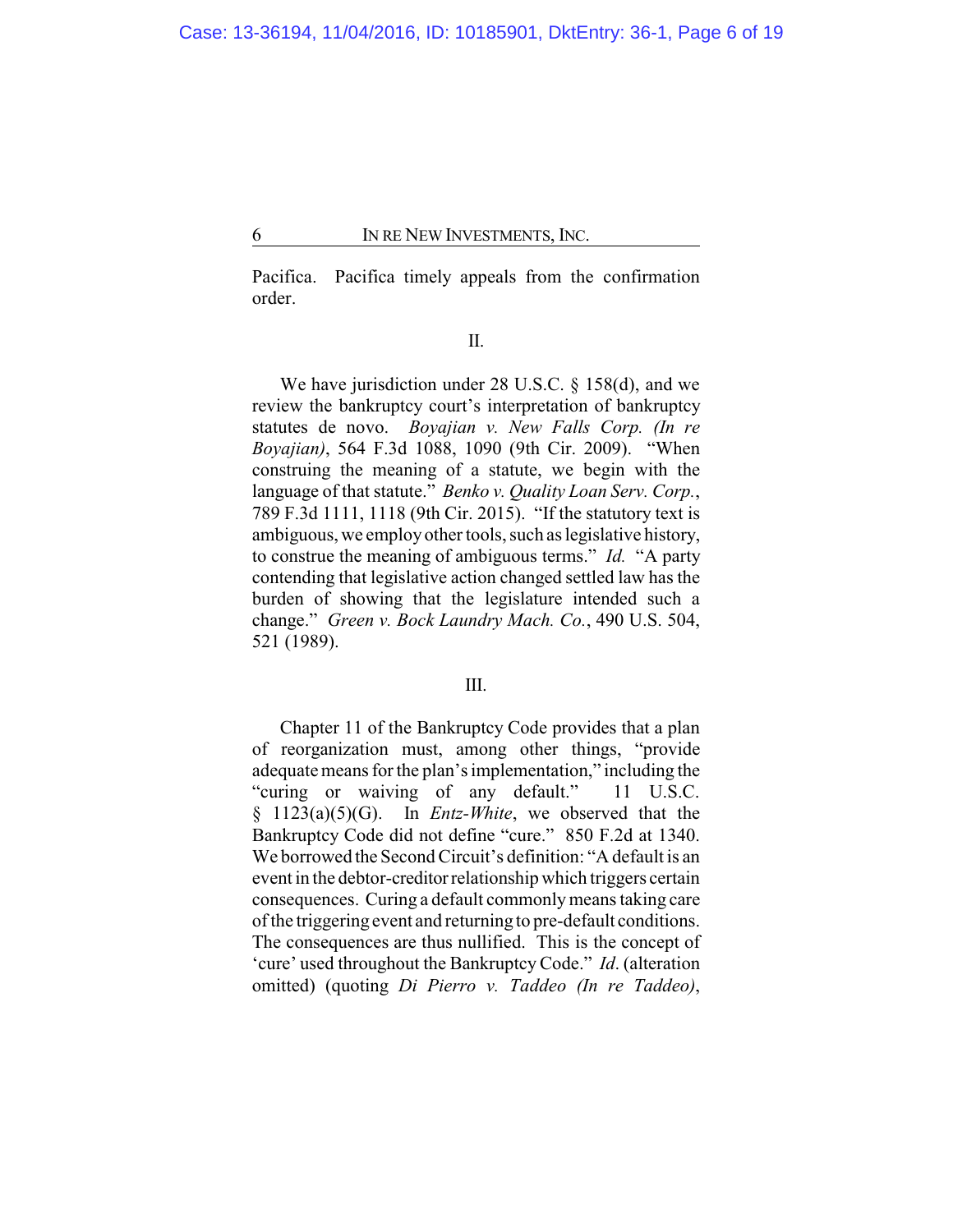685 F.2d 24, 26–27 (2d Cir. 1982)). We held that "the power to cure under the Bankruptcy Code authorizes a plan to nullify all consequences of default, including avoidance of default penalties such as higher interest." *Id.* at 1342. As a result, a debtor whose plan proposed to cure a default would allow him to avoid having to pay a higher, post-default interest rate called for in the loan agreement.

*Entz-White* was decided in 1988. In 1994, Congress amended § 1123 to add subsection (d). Pub. L. No. 103-394, Title II, § 305, Oct. 22, 1994, 108 Stat. 4106. Subsection (d) provides:

> Notwithstanding subsection (a) of this section and sections 506(b), 1129(a)(7), and 1129(b) of this title, if it is proposed in a plan to cure a default the amount necessary to cure the default shall be determined in accordance with the underlying agreement and applicable nonbankruptcy law.

11 U.S.C. § 1123(d).

Subsection § 1123(d) renders void *Entz-White*'s rule that a debtor who proposes to cure a default may avoid a higher, post-default interest rate in a loan agreement. Subsection (d) governs here because New Investments's plan proposes to cure a default. The underlying agreement—here, the promissory note—requires the payment of a higher interest rate upon default. And "applicable nonbankruptcy law" here, Washington state law—allows for a higher interest rate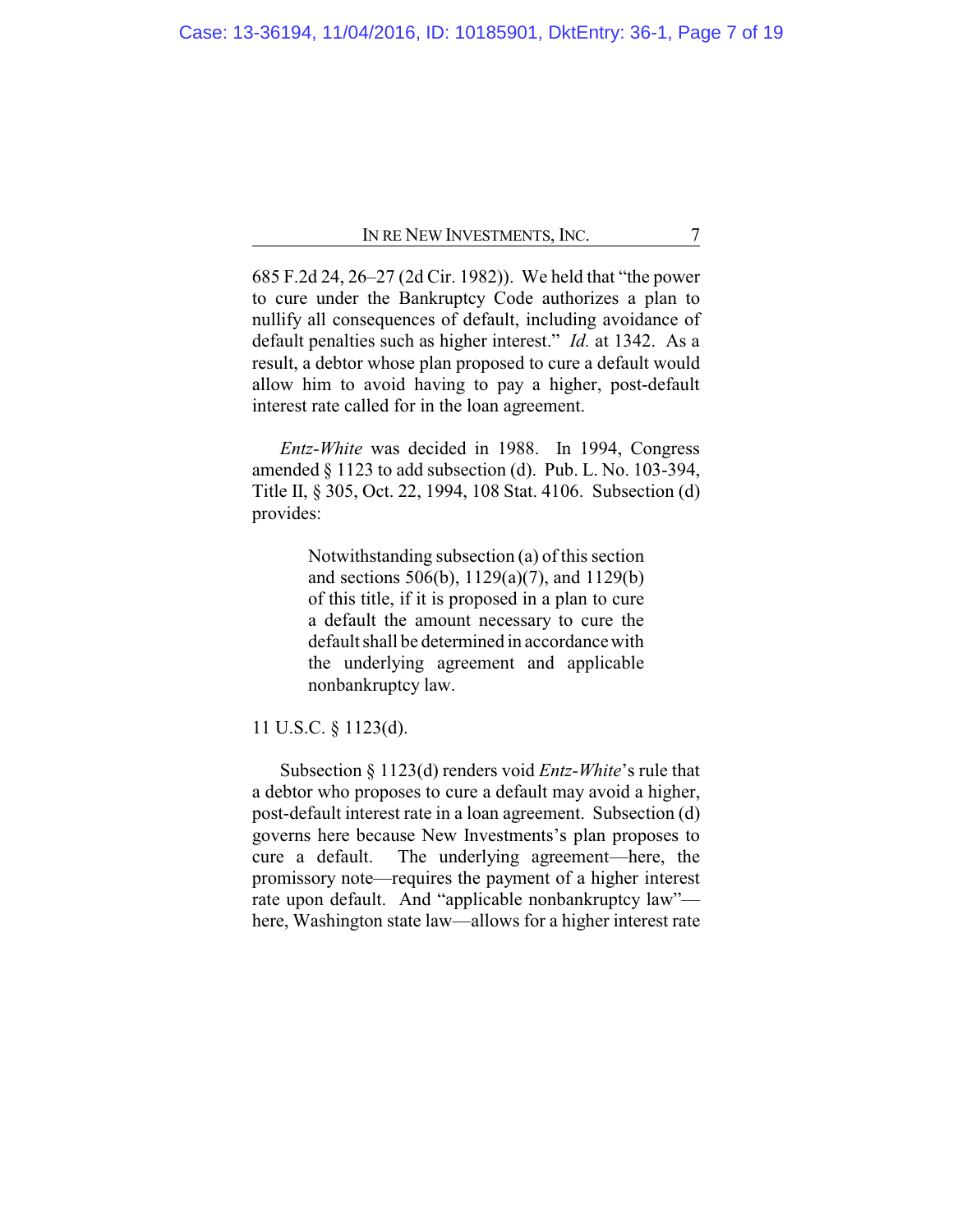upon default when provided for in the loan agreement.**<sup>1</sup>** *See* Wash. Rev. Code Ann.  $\S$  61.24.090(1)(a) (providing that a borrower may cure a monetary default by paying the trustee "[t]he entire amount then due under the terms of the deed of trust and the obligation secured thereby, other than such portion of the principal as would not then be due had no default occurred"). In other words, under § 1123(d), "the amount necessary to cure [New Investments's] default" is governed by the deed of trust and Washington law, which respectively require and permit repayment at a higher, postdefault interest rate.

The plain language of  $\S 1123(d)$  compels the holding that a debtor cannot nullify a preexisting obligation in a loan agreement to pay post-default interest solely by proposing a cure. But even if we were to read ambiguity into the statute, the legislative history would not help New Investments. The House Report for the bill that became  $\S$  1123(d) states that Congress was primarily concerned with overruling the Supreme Court's decision in *Rake v. Wade*, 508 U.S. 464 (1993). H.R. Rep. No. 103-835, at \*55 (1994). *Rake* had held that a Chapter 13 debtor who proposed to cure a default was required to pay interest on his arrearages to a secured creditor even if the underlying loan agreement did not provide for such interest. 508 U.S. at 472. Congress viewed this as an untoward result that allowed for "interest on

<sup>&</sup>lt;sup>1</sup> We reject New Investments's argument that Washington's deed of trust law cannot constitute "applicable nonbankruptcy law" under § 1123(d) because the Bankruptcy Code's automatic stay would prevent foreclosure under Washington law. *See* 11 U.S.C. § 362(a); Wash. Rev. Code Ann. § 61.24.040. This reading would render the phrase "applicable nonbankruptcy law" meaningless because the automatic stay would always trump state law foreclosure provisions, contrary to the statutory text and intent.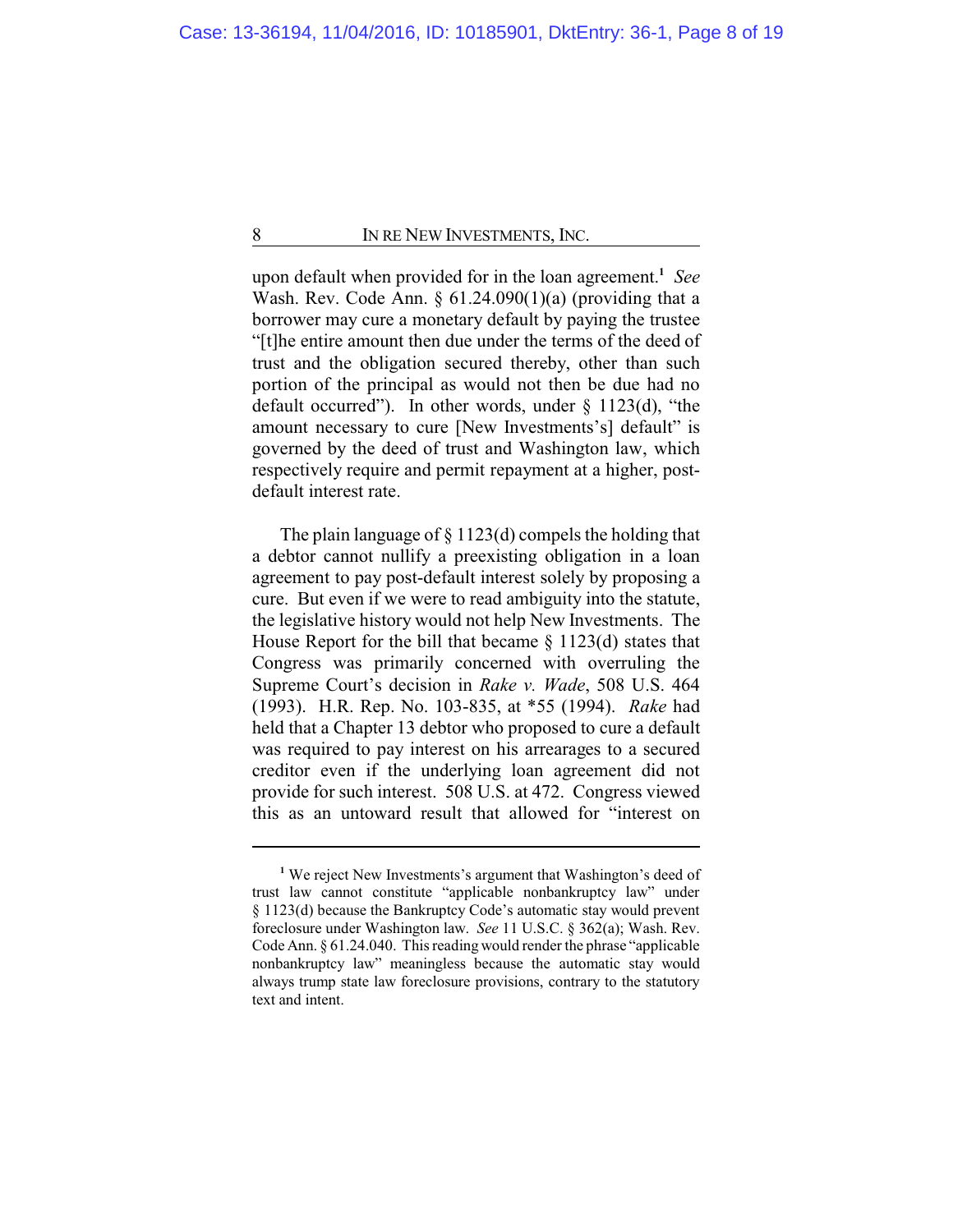interest payments" and provided an unbargained-for windfall to creditors. H.R. Rep. No. 103-835, at \*55. The House Report states that § 1123(d) would "limit the secured creditor to the benefit of the initial bargain with no court contrived windfall." *Id.* It further stated that it was "the Committee's intention that a cure pursuant to a plan should operate to put the debtor in the same position as if the default had never occurred." *Id.*

The fact that Congress had a particular purpose in mind when enacting a statute does not limit the effect of the statute's text, a principle *Entz-White* itself recognized. *See* 850 F.2d at 1341 (noting that a Senate Report for the bill that became 11 U.S.C. § 1124 showed "only that the drafters in the Senate were concerned primarily with defaults resulting in acceleration; it does not show that they meant to confine the section to that situation"). Rather, "[t]he fact that Congress may not have foreseen all of the consequences of a statutory enactment is not a sufficient reason for refusing to give effect to its plain meaning." *Union Bank v. Wolas*, 502 U.S. 151, 158 (1991). By its terms, § 1123(d) tells us to look to the promissory note and Washington law to determine what amount New Investments must pay to cure its default. Here, that analysis requires the payment of post-default interest.

This result is further consistent with the intent of § 1123(d) because it holds the parties to the benefit of their bargain. Moreover, the House Report's statement "that a cure pursuant to a plan should operate to put the debtor in the same position as if the default had never occurred" is consistent with the concept of cure generally, which  $\S$  1123(d) has not altered or attempted to define. *See Taddeo*, 685 F.2d at 26–27 ("Curing a default commonly means taking care of the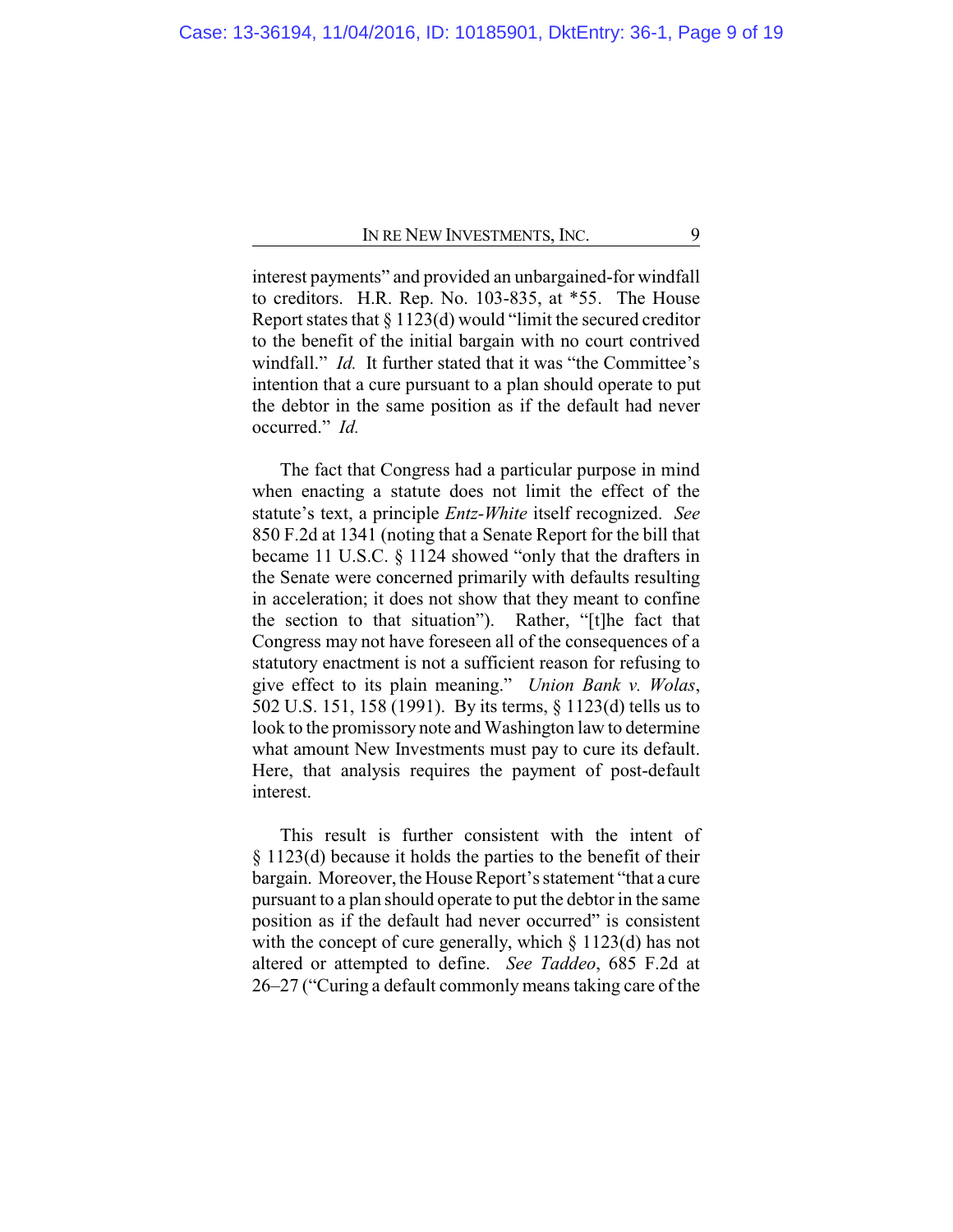triggering event and returning to pre-default conditions. The consequences are thus nullified.").

What § 1123(d) affects is *how* a debtor returns to predefault conditions, which can include returning to a lower, pre-default interest rate. In the traditional case, a borrower who has defaulted on a loan obligation can cure the default by paying arrearages. *See* Restatement (Third) of Property (Mortgages) § 8.1(b) & cmt. c (1997); Wash. Rev. Code Ann.  $§ 61.24.090(a)(1)$ . This procedure allows the borrower to avoid acceleration or foreclosure, which are some of the more common consequences of default. *See* Restatement (Third) of Property (Mortgages) § 8.1(a); Wash. Rev. Code Ann. § 61.24.090(a). However, the borrower does not effectuate a cure merely by paying past due installments of principal at the pre-default interest rate. Rather, the borrower's cure obligations may also include "late charges, attorneys' and trustee's fees, and publication and court costs." Restatement (Third) of Property (Mortgages) § 8.1 cmt. c; *see also* Wash. Rev. Code Ann.  $\S$  61.24.090(1)(b). It is only once these penalties are paid that the debtor can return to pre-default conditions as to the remainder of the loan obligation.

The common law treatment of cure is consistent with the BankruptcyCode's protections for creditors who would have been entitled to receive accelerated payment on a defaulted loan. For a debtor to render such a creditor "unimpaired" and unable to object to the debtor's plan, *Platinum Capital, Inc. v. Sylmar Plaza, L.P. (In re Sylmar Plaza, L.P.)*, 314 F.3d 1070, 1075 (9th Cir. 2002); 11 U.S.C. § 1126(f), the debtor must cure the default but may not "otherwise alter the legal, equitable, or contractual rights" of the creditor, 11 U.S.C. § 1124(2)(E). Here, one of those rights is post-default interest, and New Investments's cure may not alter that right.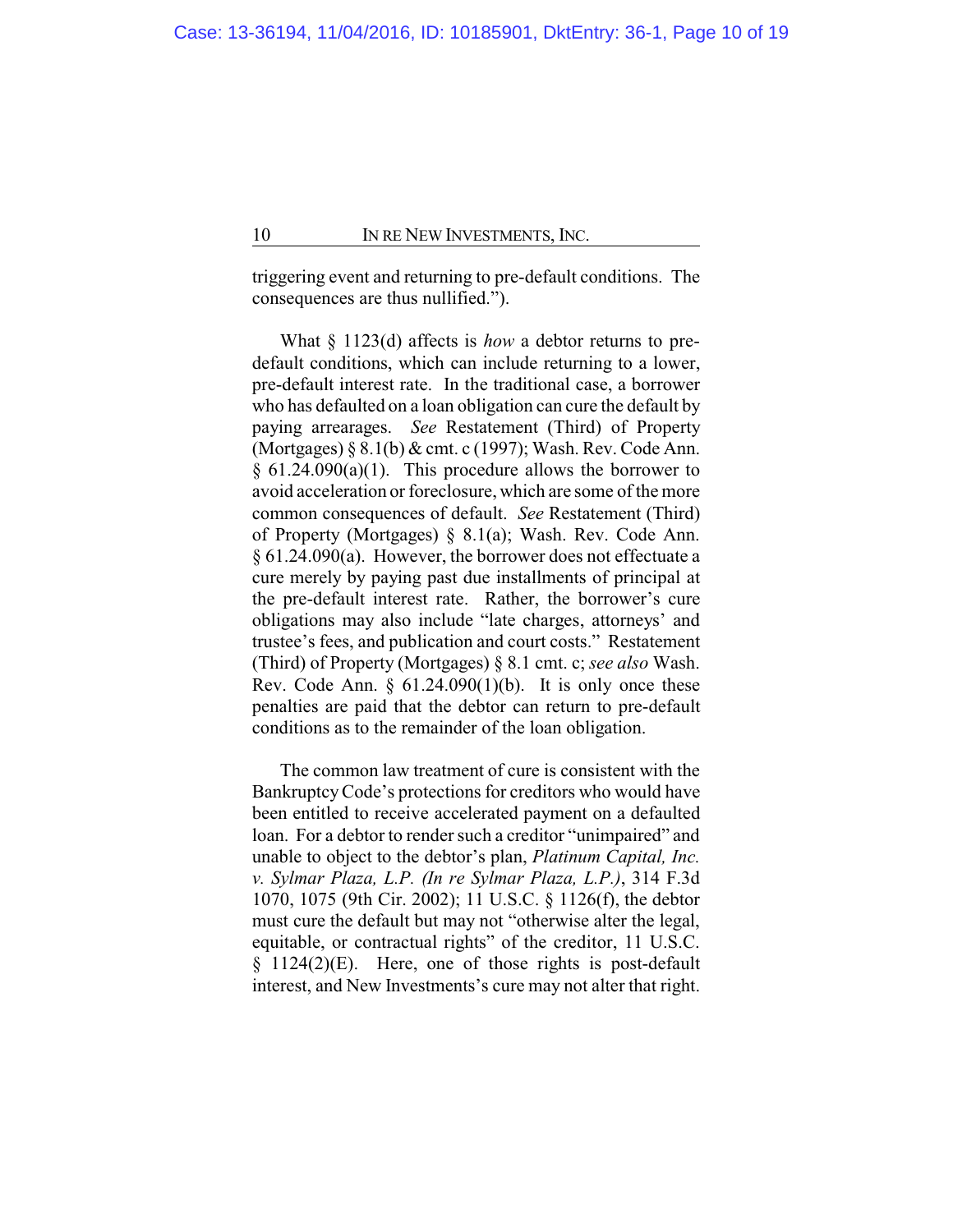Consistent with  $\S 1124(2)$ , the debtor can return to predefault conditions, which can include a lower, pre-default interest rate, only by fulfilling the obligations of the underlying loan agreement and applicable state law. 11 U.S.C. § 1123(d). By its terms, § 1123(d) requires that we look to the "underlying agreement," not only to the "predefault interest provisions" of the underlying agreement. To read any such limitation into § 1123(d) would be "to add specific language that Congress did not include in a carefully considered statute." *Illinois v. Abbott & Assocs., Inc.*, 460 U.S. 557, 572, (1983); *see also United States v. Plaza Health Labs., Inc.*, 3 F.3d 643, 649 (2d Cir. 1993) ("[W]e cannot add to the statute what congress did not provide."). Here, the note provided that upon default, the interest rate on the loan would increase by 5 percent. Unfortunately for New Investments, the increased interest rate applies to the entirety of the note and not just to arrearages.

We are mindful that "[t]he principal purpose of the Bankruptcy Code is to grant a fresh start to the honest but unfortunate debtor." *Marrama v. Citizens Bank of Mass.*, 549 U.S. 365, 367 (2007) (internal quotation marks omitted). And Congress wanted to protect debtors against unbargainedfor interest requirements in enacting § 1123(d). But the Bankruptcy Code is not a purely remedial statute. *Fla. Dep't of Revenue v. Piccadilly Cafeterias, Inc.*, 554 U.S. 33, 51 (2008). "Rather, Chapter 11 strikes a balance between a debtor's interest in reorganizing and restructuring its debts and the creditors' interest in maximizing the value of the bankruptcy estate." *Id.* If the loan agreement did not require a higher, post-default interest rate, New Investments would not have to pay it. However, today's result holds New Investments to *its* bargain by adhering to the terms of its loan agreement with Pacifica, as required by § 1123(d).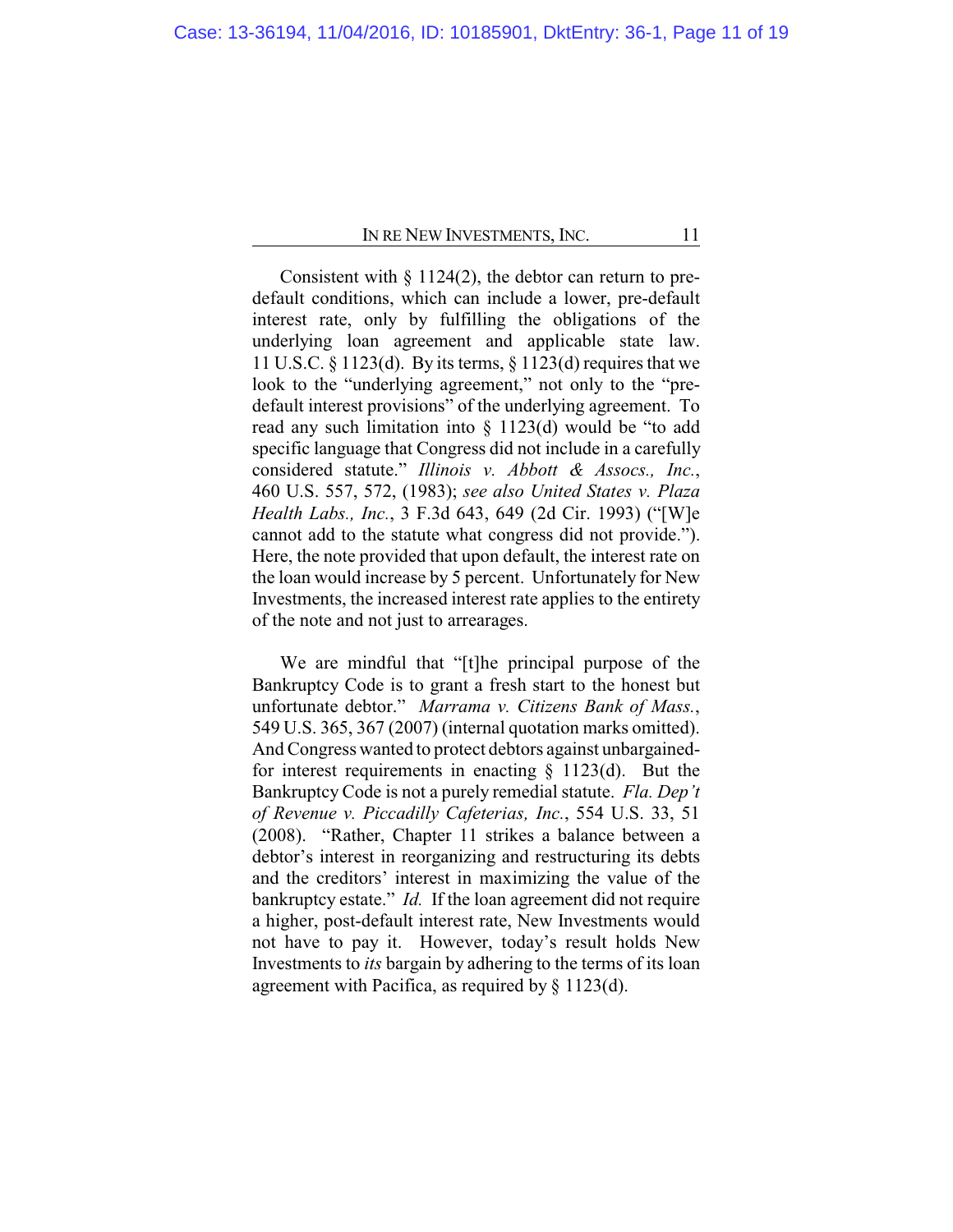Both the text and the legislative history of  $\S 1123(d)$  make clear that the provision was intended to limit parties to the benefit of their bargain when a debtor seeks to effectuate a cure and return to pre-default conditions. The parties bargained for a higher interest rate on the note in the event of default, and Pacifica is entitled to the benefit of that bargain under the terms of § 1123(d).

## IV.

We conclude that Pacifica is entitled to receive payment of the loan at the post-default interest rate. We therefore reverse the decision of the bankruptcy court and remand for further proceedings.

## **REVERSED and REMANDED.**

BERZON, Circuit Judge, dissenting:

Neither 11 U.S.C. § 1123(d) nor any other provision of the BankruptcyCode provides a definition of "cure" contrary to the one this Court announced in *Great Western Bank & Trust v. Entz-White Lumber & Supply, Inc.* (*In re Entz-White Lumber &Supply, Inc.*), 850 F.2d 1338, 1340 (9th Cir. 1988). We are therefore bound by this Court's precedent, according to which New Investments may, in curing its default, pay the pre-default interest rate contained in the promissory note.

Instead of abiding by our longstanding case law, the majority concludes that Congress displaced *Entz-White* when it passed § 1123(d). Because neither the text of the statute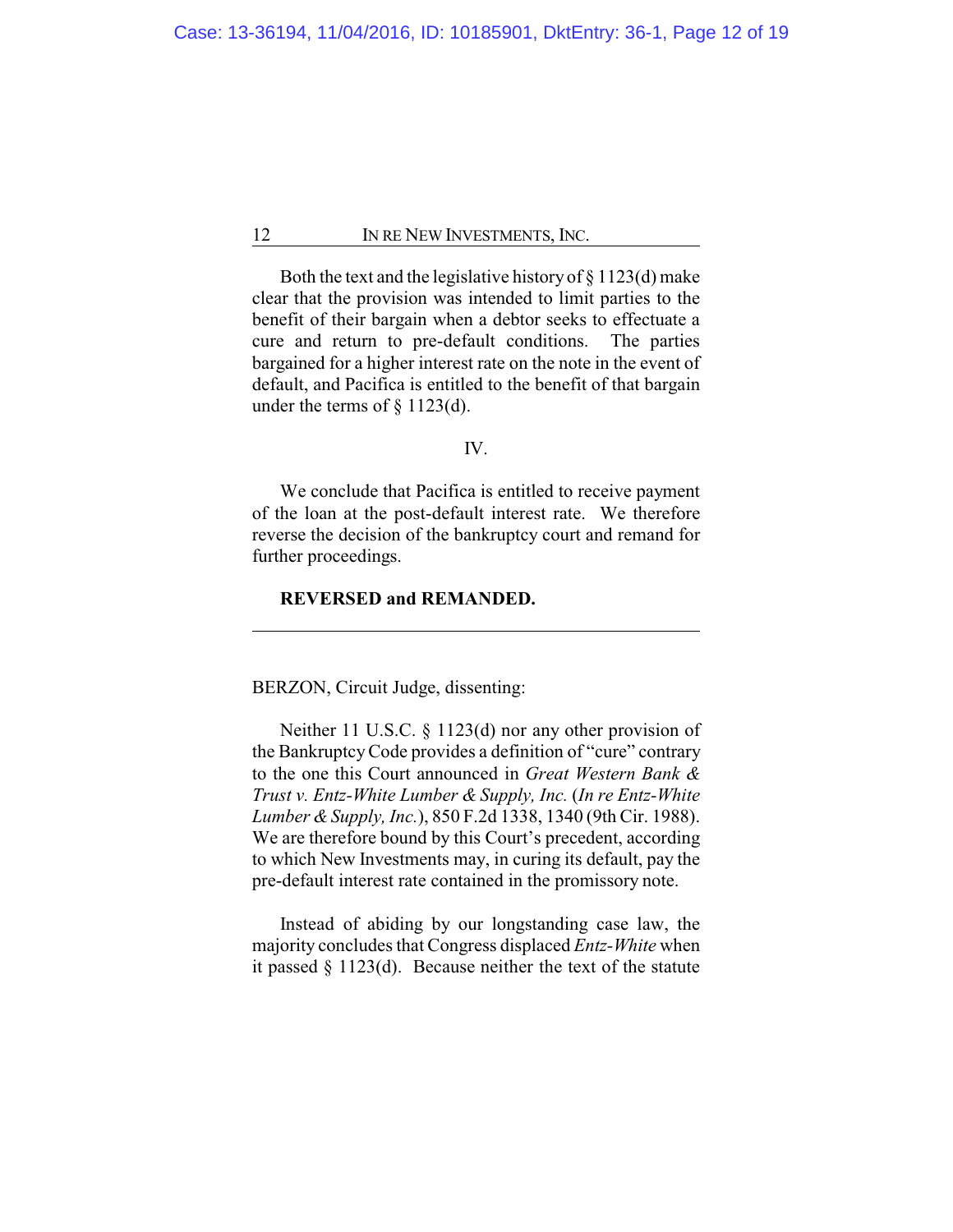nor the legislative history of  $\S 1123(d)$  support the majority's departure, I dissent.

**I.**

Chapter 11 requires that a debtor's plan of reorganization "provide adequate means for the plan's implementation, such as . . . curing or waiving of any default." 11 U.S.C.  $§ 1123(a)(5)$ . In the absence of any statutory definition, this Court held in *Entz-White* that "[c]uring a default" means "returning to pre-default conditions," such that any consequences of the default are "nullified." 850 F.2d at 1340 (quoting *Di Pierro v. Taddeo* (*In re Taddeo*), 685 F.2d 24, 26–27 (2d Cir. 1982)). Because curing a default returns the debtor to the status quo ante, we concluded, "the power to cure under the Bankruptcy Code authorizes a plan to nullify all consequences of default, including avoidance of default penalties such as higher interest." *Id.* at 1342.

After this Court decided *Entz-White*, Congress enacted 11 U.S.C. § 1123(d). Section 1123(d), part of the 1994 amendments to the Bankruptcy Code, provides:

> Notwithstanding subsection (a) of this section and sections 506(b), 1129(a)(7), and 1129(b) of this title, if it is proposed in a plan to cure a default the amount necessary to cure the default shall be determined in accordance with the underlying agreement and applicable nonbankruptcy law.

Pacifica maintains—and the majority agrees—that this provision overruled *Entz-White*'s holding that a debtor who cures a default, thus "nullify[ing] all consequences of" that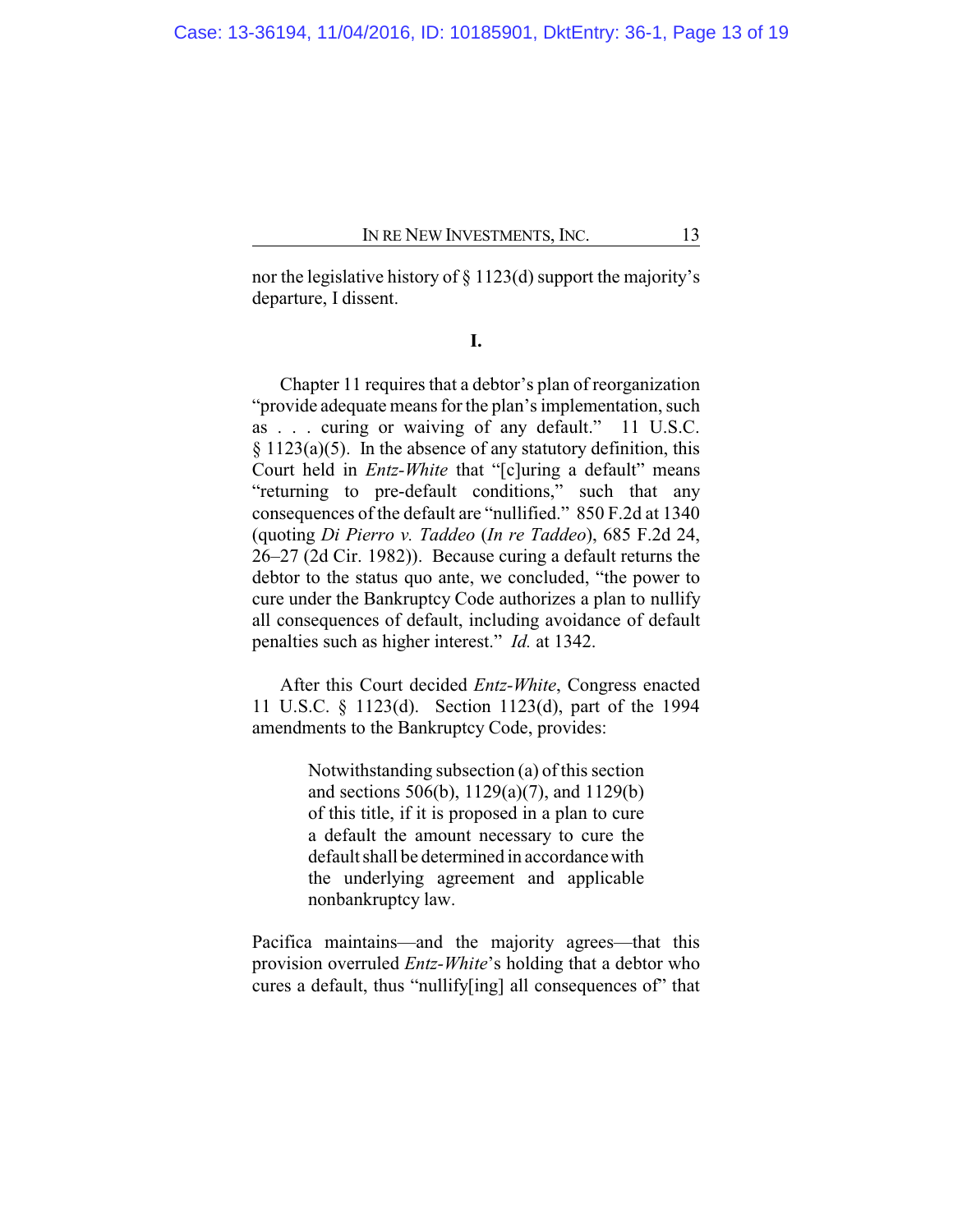default, may repay arrearages at the pre-default interest rate. *See* 850 F.3d at 1342.

Pacifica bears the burden of showing that Congress, in passing § 1123(d), intended to change settled law. *Tome v. United States*, 513 U.S. 150, 163 (1995) (quoting *Green v. Bock Laundry Mach. Co.*, 490 U.S. 504, 521 (1989)). In determining whether Pacifica has met this burden, we "will not read the Bankruptcy Code to erode past bankruptcy practice absent a clear indication that Congress intended such a departure." *Hamilton v. Lanning*, 560 U.S. 505, 517 (2010) (citations and internal quotation marks omitted).

Pacifica has not carried this burden, as both the statutory text and the legislative history of § 1123(d) support the continuing viability of *Entz-White*'s holding. The majority opinion errs in concluding otherwise, and, in doing so, wrongly imposes a severe penalty on debtors in New Investments' situation.

## **II.**

The Bankruptcy Reform Act of 1994, among other things, added nearly identical language regarding how one cures a default to Chapters 11, 12, and 13 of the Bankruptcy Code. Pub. L. No. 103-394, § 305, 108 Stat. 4106 (1994). Like the subsection here at issue, 11 U.S.C. §§ 1222(d) and 1322(e) provide that, notwithstanding other provisions of the BankruptcyCode not relevant here, "if it is proposed in a plan to cure a default, the amount necessary to cure the default, shall be determined in accordance with the underlying agreement and applicable nonbankruptcy law."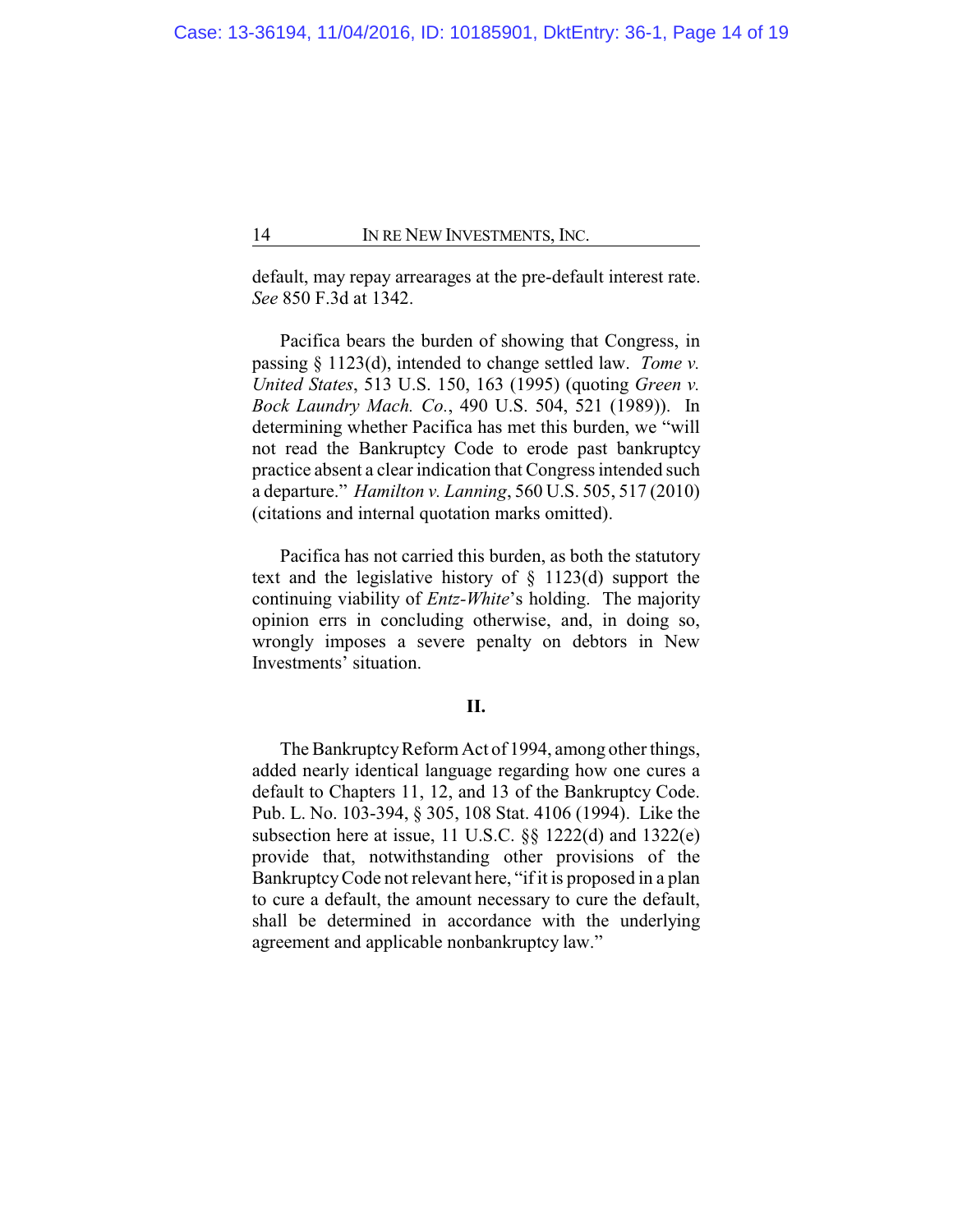Nowhere did the 1994 amendments define "cure a default" or suggest that this Circuit's then-operative definition of "cure" was incorrect. Rather, § 1123(d) indicates which materials the parties may consult in determining *how* to cure a default. Accordingly, as a result of the 1994 amendments, the *terms* of a cure are circumscribed by the underlying agreement and applicable nonbankruptcy law.

Neither § 1123(d) nor any other provision of the BankruptcyCode explains *where* in the underlying agreement to look for the provisions that apply in the event of a cure. If, as *Entz-White* held, "[c]uring a default" means "returning to pre-default conditions," 850 F.2d at 1340, the provisions of the agreement setting out the pre-default interest rate provide the relevant information. If "curing a default" means paying a penalty triggered by the default, the provisions of the agreement addressing higher post-default interest rates establish the relevant requirements. But in *Entz-White*, we decisively rejected this alternative definition of "cure." *Id.* at 1342. We called the creditor's argument in favor of this reading "spurious," as it "amount[ed] to saying, once more, that the higher rate of interest is not a consequence of default that can be cured." *Id.*

In short, the text of  $\S$  1123(d) makes clear that New Investments' cure will be based on the terms of the promissory note, but offers no guidance on which of the note's provisions governs here. *Entz-White* provides that guidance, by specifying that a "cure" permits the debtor to "avoid all consequences of the default." *Id.* Applying that understanding, it is the pre-default interest provisions of the underlying agreement that govern. The majority's conclusion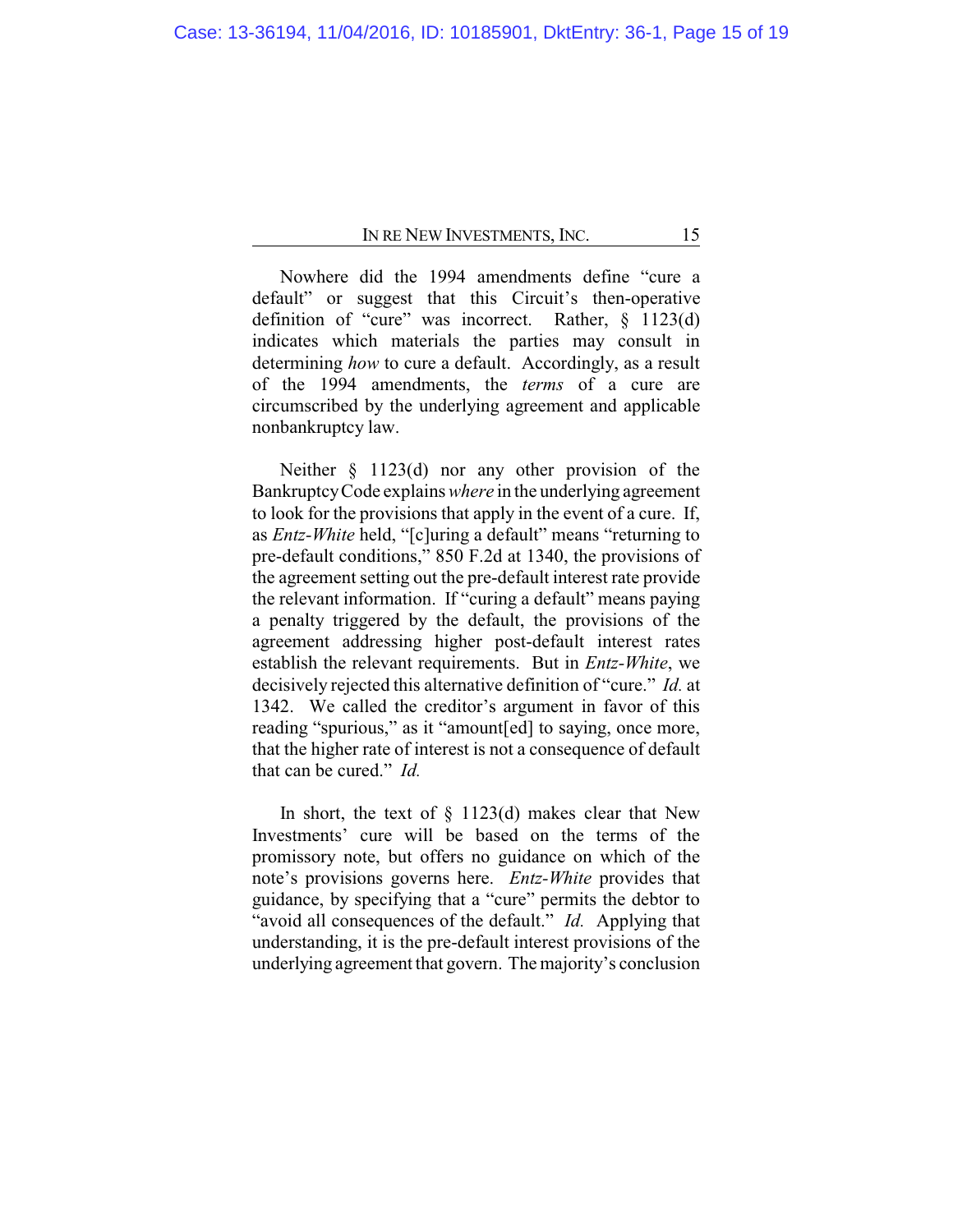that § 1123(d) overruled *Entz-White* has no basis in the text of the statute.

## **III.**

The legislative history of  $\S$  1123(d) confirms that Congress did not mean to disturb this Court's holding in *Entz-White.* In adding § 1123(d), Congress focused on addressing an entirely separate matter—the Supreme Court's holding in *Rake v. Wade*, 508 U.S. 464 (1993). H.R. Rep. No. 103-835, at 55 (1994); *see also* S. Rep. No. 103-168, at 53 (1993) (discussing the parallel provision included in the Senate bill).

In *Rake*, the Supreme Court held that an oversecured creditor was entitled to pre- and post-confirmation interest on mortgage arrearages paid to cure a default under a Chapter 13 plan. 508 U.S. at 471–75. This reading of the relevant provisions of the Bankruptcy Code, §§ 506(b), 1322(b), and 1325(a)(5), permitted secured creditors to collect interest on top of the interest payments paid by debtors under their mortgages. *Id.* at 470–75.

Congress overtly rejected this result in enacting § 1123(d). H.R. Rep. No. 103-835, at 55. The amendments to § 1123 were contained in § 305 of the Bankruptcy Reform Act of 1994, which is entitled "Interest on Interest." Pub. L. No. 103-394, § 305, 108 Stat. 4106, 4134 (1994). The relevant House Report states that the amendments "will have the effect of overruling the decision of the Supreme Court in *Rake v. Wade*," because *Rake* "had the effect of providing a windfall to secured creditors" by giving them "interest on interest payments, and interest on the late charges and other fees, even where applicable laws prohibit[] such interest and even when it was something that was not contemplated by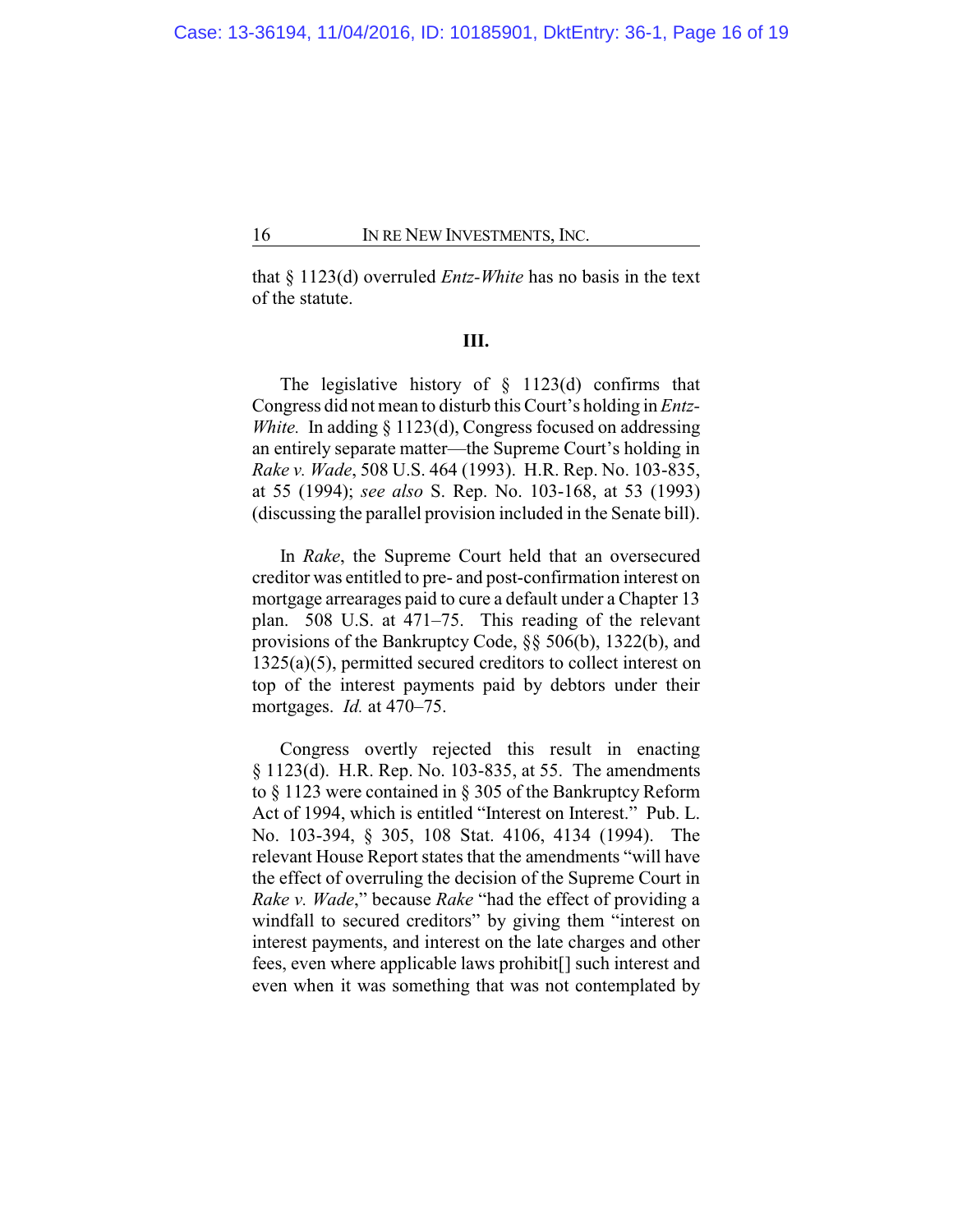either party in the original transaction." H.R. Rep. No. 103- 835, at 55.

Far from repudiating *Entz-White*'s holding, the House Report reiterated *Entz-White*'s interpretation of "cure," stating, "[i]t is the Committee's intention that a cure pursuant to a plan should operate to put the debtor in the same position as if the default had never occurred." *Id.* The legislative history thus indicates, at the very least, that the new provision was not meant *sub silentio* to enact a definition of "cure" conflicting with that adopted in *Entz-White*. It also suggests that the relevant provisions of the "underlying agreement" for a "cure" are those that would have applied "if the default had never occurred." *See id.*

In sum, the pertinent 1994 amendments eliminated the possibility of a "court contrived windfall" for secured creditors. *Id.* Pacifica's challenge to the BankruptcyCourt's confirmation order does not implicate the concern that animated Congress. Like the text of the statute, the legislative history in no way suggests that *Entz-White*'s definition of "cure" is incorrect or was overruled.

Here, the underlying agreement provides both pre- and post-default interest rates. As the statute requires, we look to that agreement in determining which rates may apply. And in selecting which provision of the contract governs, we rely on our precedent and use the pre-default rate. New Investments therefore could cure the default by paying interest on the debt at the pre-default rate.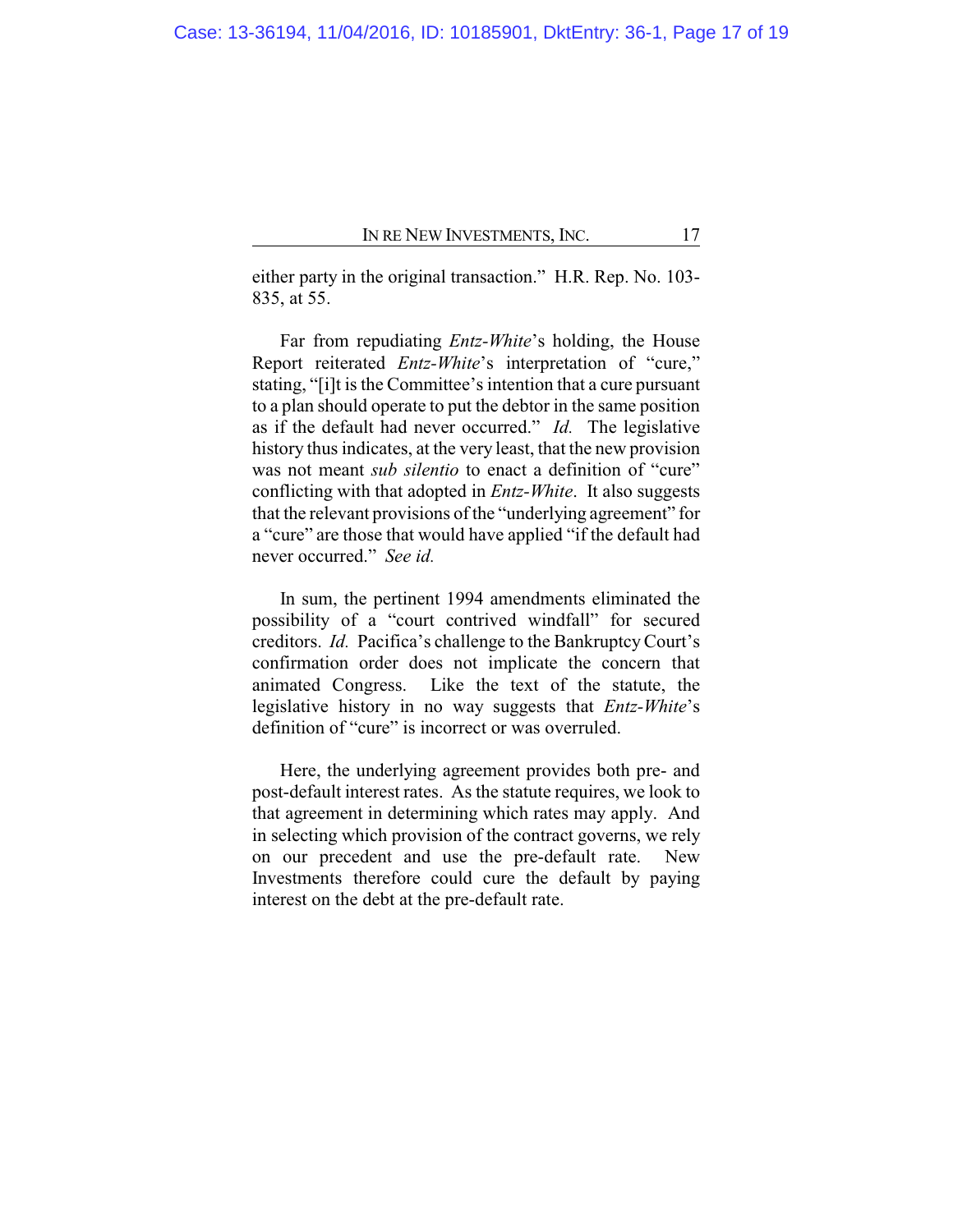## **IV.**

Notwithstanding its recitation of the relevant text and legislative history, the majority somehow concludes that *Entz-White* is no longer controlling. Relying on an incorrect interpretation of § 1123(d), the majority's opinion mistakenly upsets this Circuit's binding precedent.

A three judge panel of this Court is "bound by decisions of prior panels unless an en banc decision, Supreme Court decision or subsequent legislation undermines those decisions." *Gen. Const. Co. v. Castro*, 401 F.3d 963, 975 (9th Cir. 2005) (quoting *Benny v. U.S. Parole Comm'n*, 295 F.3d 977, 983 (9th Cir. 2002)). No act of Congress or intervening higher authority justifies the panel's departure from our precedent here.

As discussed, Congress has not defined "cure the default" in the years since we decided *Entz-White*. There is thus no "clear indication that Congress intended . . . a departure," *Hamilton*, 560 U.S. at 517, from this Court's past practice. The interpretation of the statute best supported by the legislative record favors continuity. No intervening case law from the Supreme Court or the Ninth Circuit calls *Entz-White* into doubt. On the contrary, this Court has continued to rely on *Entz-White*'s holding. *See Platinum Capital, Inc. v. Sylmar Plaza, L.P.* (*In re Sylmar Plaza, L.P.*), 314 F.3d 1070, 1075 (9th Cir. 2002) (concluding *Entz-White* precluded a creditor's argument "that a plan intended to nullify the consequences of a default (thereby avoiding the higher postdefault interest rate) does not meet the purposes of the Bankruptcy Code"); *cf. Gen. Elec. Capital Corp. v. Future Media Prods. Inc.*, 547 F.3d 956, 960–61 (9th Cir. 2008) (treating *Entz-White* as good law, but concluding it did not